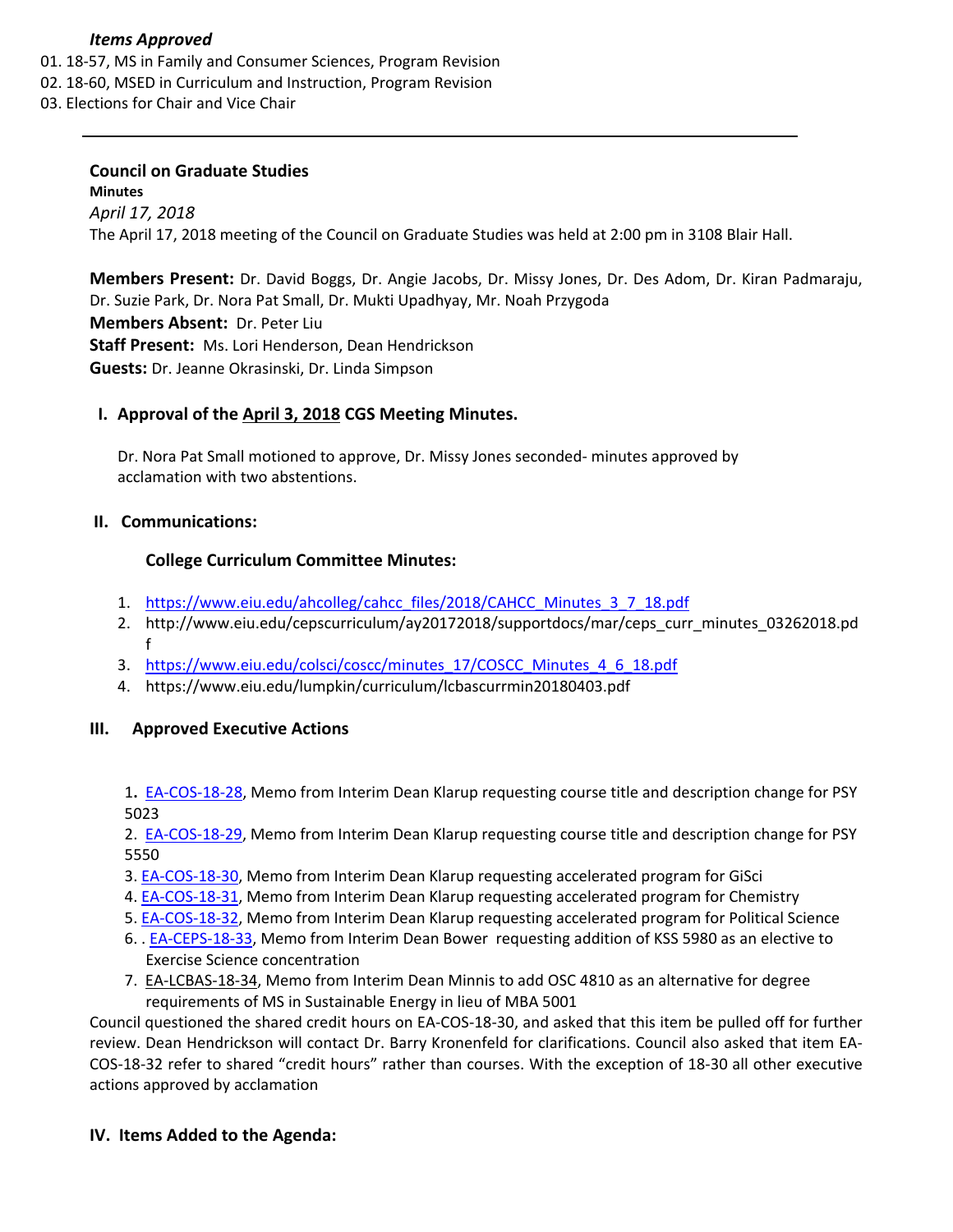01. 18‐[61,](http://castle.eiu.edu/eiucgs/currentagendaitems/agenda18-61.pdf) CMN 4775, Documentary Filmmaking, New Course Proposal

## 02. 18‐[62,](http://castle.eiu.edu/eiucgs/currentagendaitems/agenda18-62.pdf) HIS 4930, Public History: Meaning and Making, Revised Course Proposal

## **V. Items Acted Upon‐**

01. 18-[57,](http://castle.eiu.edu/eiucgs/currentagendaitems/agenda18-57.pdf) MS in Family and Consumer Sciences, Program Revision

 Dr. Simpson presented, Dr. Small motioned to approve, Dr. Upadhyay seconded, the council approved unanimously.

02. 18‐[60,](http://castle.eiu.edu/eiucgs/currentagendaitems/agenda18-60.pdf) MSED in Curriculum and Instruction, Program Revision

 Dr. Okrasinski presented, Dr. Padmaraju motioned to approve, Dr. Jones seconded, the council approved unanimously with request to clarify credit hour units on core courses and electives in the text. 03. Elections for Chair and Vice Chair

 Chair Boggs nominated Dr. Jones for chair and Dr. Jacobs for vice chair. Candidates accepted, vote to approve was unanimous.

## **VI**. **Items Pending:**

## **VII. Other Items:**

Change HIS 5390 to 53903 and mark as "new" rather than revised. This was previously approved as revision under agenda item 18‐[39.](http://castle.eiu.edu/eiucgs/currentagendaitems/agenda18-39.pdf)

Council approved this change unanimously.

## **VIII. Committee Reports:**

- Library Advisory Board- Nora Pat Small- all research awards given, 4 of 5 were graduate students, this board has no knowledge of the progress of the dean's search
- Academic Technology Advisory Committee- David Boggs- John Henderson retiring, discussion about what tech committee structures will look like under the reorganization project, OfficeMix going away and migrating to Stream, moving all campus computers to Windows 10, new projectors will be installed over summer
- Graduate Student Advisory Council- Lori Henderson- election for 18-19 president held, Amber Webb elected, researching possibilities of hosting Tedx
- Committee for the Assessment of Student Learning- Nichole Mulvey- email report from Nichole-
- 1. We recently wrapped up a small pilot study regarding the critical thinking rubric we developed. We plan to revise the rubric and promote more extensive use in the fall within gen ed courses. We are hoping to partner with Faculty Development on this as well in the future. The hope is that we can promote use of the rubric and gather data by Spring 19 or Fall 19 for select gen ed courses.
- 2. We also recently gathered some basic information from departments about when, where, and how they are assessing quantitative reasoning in relation to the current university learning goals. CASL has struggled to find a quantitative reasoning instrument for assessment for the past few years. We hope to gather enough information to determine if CASL can also make its own QR rubric or some QR instrument for programs to use. We are at the very beginning stages of this process.
- 3. As CASL chair, I have been attending the shared governance meetings with other groups on campus. CASL generally feels positive about the opportunity to increase communication among groups and make the curriculum and assessment process more efficient.